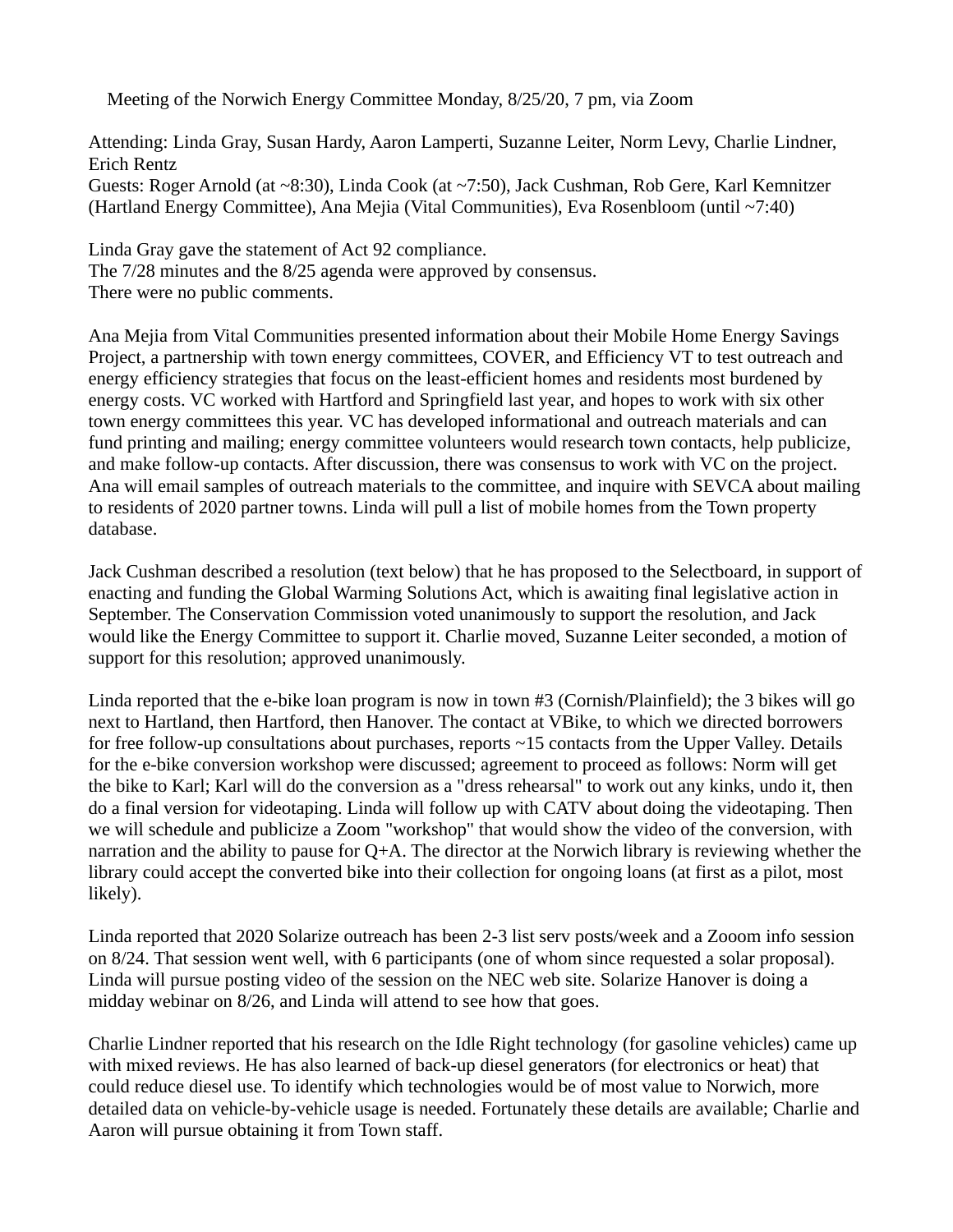In addition, Charlie has reviewed the draft Green Fleets policy from the Hartford Climate Advisory Committee [https://www.hartford-vt.org/AgendaCenter/ViewFile/Agenda/\\_07082020-1599](https://www.hartford-vt.org/AgendaCenter/ViewFile/Agenda/_07082020-1599) and recommends that Norwich consider a similar policy, modified to Norwich's circumstances. Charlie and Aaron will look at the data collected and Hartford's policy and then make suggestions about a Norwich Green Vehicles policy.

# Updates:

 \*Button Up VT 2020 - Linda confirmed that Norwich is signed up; Efficiency VT will begin activities in September

 \*Window Dressers: no workshops through at least spring 2021; there's a possibility that Norwich could work with Sustainable Hanover on some prep and training aspects of the program

 \*Intermunicipal Regional Energy Coordinator: Geoff Martin, who has been the Hartford Energy Coordinator for the past three year, has taken the multi-town position.

## Other business:

Suzanne asked about the status of the Listers' decision to tax solar equipment on the two solar arrays commissioned in 2019, despite the 2007 Town vote to exempt "renewable energy sources" from taxation. Linda outlined relevant statutes, highlighted the issue of treating residential off-site solar the same as residential on-site solar, and suggested pursuing a Town vote to authorize fixing the taxes on off-site solar equipment by contract (as per 24 V.S.A. § 2741). The relevant background information is appended below.

Norm shared that he is pursuing pollinator planting for the site of the 45-kW solar array near Star Lake homes, and that he is investing in a similar solar project in Charlestown, NH, that will benefit some NH housing developed by Twin Pines Housing Trust.

The next regular meeting will be Tuesday, September 22, 7 pm, via Zoom.

submitted by Linda Gray

### \*\*\*\*\*\*\*\*\*\*\*\*\*\*\*\*\*\*\*\*\*\*\*\*\*\*\*\*\*\*\*\*\*\*

## DRAFT RESOLUTION

"Whereas the Intergovernmental Panel on Climate Change finds that net emissions of greenhouse gases from energy systems must be reduced to zero within a few decades to avert the worst risks of global warming; and

"Whereas the State of Vermont is not on track to meet its statutory and aspirational targets for reducing statewide greenhouse gases; and "Whereas Representative Tim Briglin, who represents Norwich in the Vermont Legislature, is a principal author of the Global Warming Solutions Act, which has broad support in the House and Senate; therefore

"The Selectboard of the Town of Norwich, Vermont, urges the state Legislature to continue to support the Global Warming Solutions Act and appropriations for its implementation, and calls on the Governor of Vermont to sign this important legislation."

#### \*\*\*\*\*\*\*\*\*\*\*\*\*\*\*\*\*\*\*\*\*\*\*\*\*\*\*\*\*\*\*\*\*\*\*\*\*\*

Summary of the policy issue at the heart of the Listers decision to tax solar arrays and info on the statute allowing a Town to contract to stabilize the taxes for solar equipment.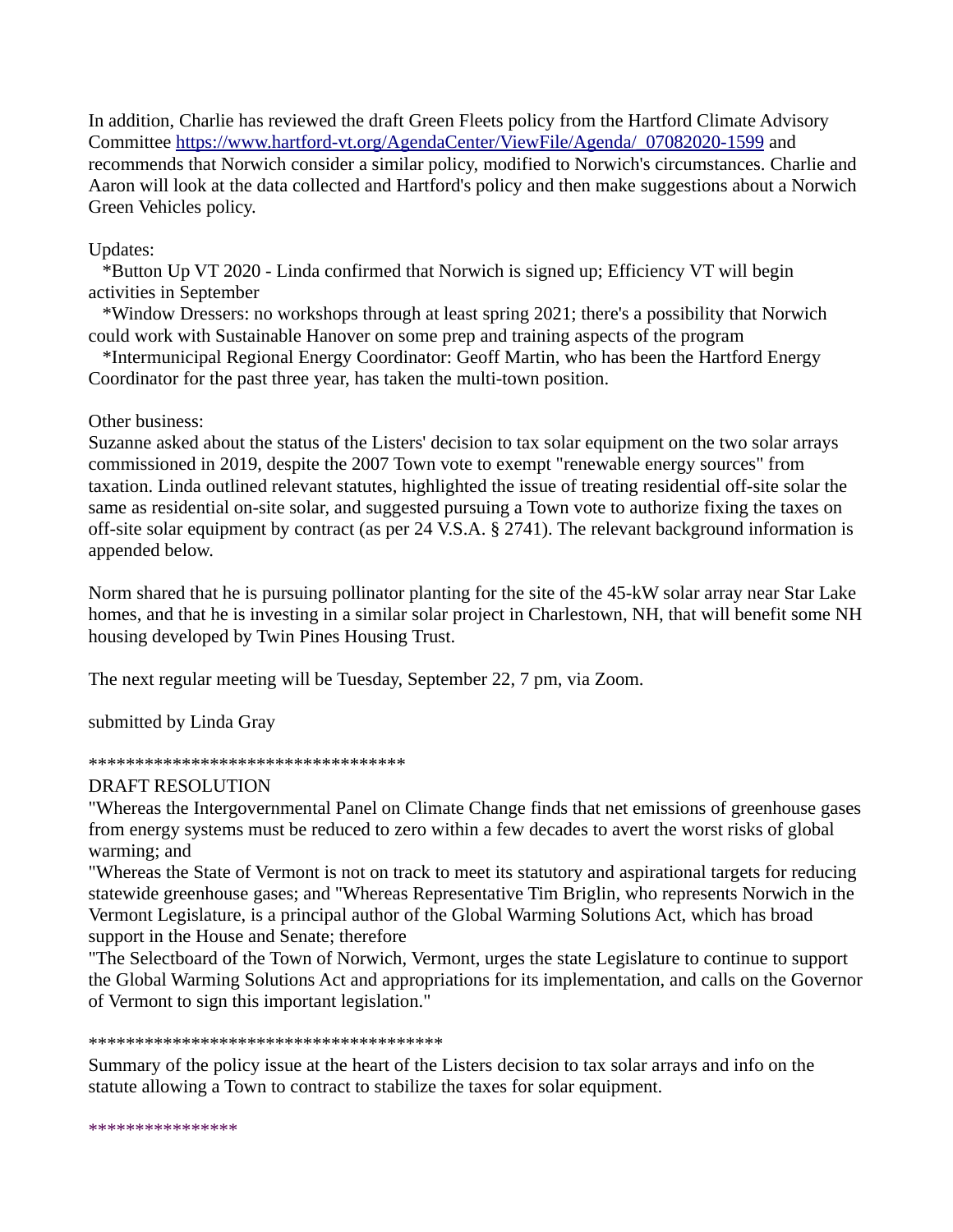The language that was approved by Norwich voters on March 6 2007:

Article 9: pursuant to 32 VSA 3845, shall the voters of the Town of Norwich exempt from taxation that portion of a property's assessment, which is devoted to qualifying alternative energy generation? Yes: 551 No: 498

\*\*\*\*\*\*\*\*\*\*\*\*\*\*\*\*\*

The language of the authorizing statute: <https://legislature.vermont.gov/statutes/section/32/125/03845>

§ 3845. Renewable energy sources

(a) At an annual or special meeting warned for that purpose, a town may, by a majority vote of those present and voting, exempt renewable energy sources, as defined herein, from real and personal property taxation. Such exemption shall first be applicable against the grand list of the year in which the vote is taken and shall continue until voted otherwise, in the same manner, by the town.

(b) As used in this section, renewable energy shall have the same meaning as in 30 V.S.A. § 8002 for energy used on the premises for private, domestic, or agricultural purposes, no part of which may be for sale or exchange to the public. The term shall include grist mills, windmills, facilities for the collection of solar energy or the conversion of organic matter to methane, net-metering systems regulated by the Public Utility Commission under 30 V.S.A. § 8010, and all component parts thereof, but excluding land upon which the facility is located. (Added 1975, No. 226 (Adj. Sess.), § 2; amended 2007, No. 92 (Adj. Sess.), § 23; 2013 No. 99 (Adj. Sess.), § 8, eff. Jan. 1, 2017; 2013, No. 174 (Adj. Sess.), § 28, eff. Jan. 1, 2015.)

\*\*\*\*\*\*\*\*\*\*\*

Guidance from<https://tax.vermont.gov/municipal-officials/solar-valuation> VALUATION OF SOLAR PLANTS Municipal property tax is imposed on a solar plant unless one of the following applies:

- The solar plant has a plant capacity less than 50 kW and is either (a) operated on a net-metered system or (b) not connected to the electric grid and only provides power on the property on which it is located; or
- The municipality has voted to exempt the plant pursuant to 32 V.S.A. § 3845; or
- The municipality has entered into a contract to stabilize the property's taxes pursuant to 24 V.S.A. § 2741. [see below]

All other solar plants must be valued for municipal property tax purposes. Solar plants with a plant capacity of less than 50 kW, and that do not qualify for any of the three exemptions described above, will also be valued for education property tax purposes. Vermont law requires a solar plant to be valued using the discounted cash flow method as described in 32 V.S.A. § 3481(1)(D) and designated by the Department's Division of Property Valuation and Review (PVR). Assessing officials should contact their district advisors for help with using the valuation model identified by PVR.

The appraisal value that an assessing official should use is 70% of the value calculated by the valuation model based on the expected 25-year project life.

The assessment will remain unchanged for either 25 years or the remaining life of the project,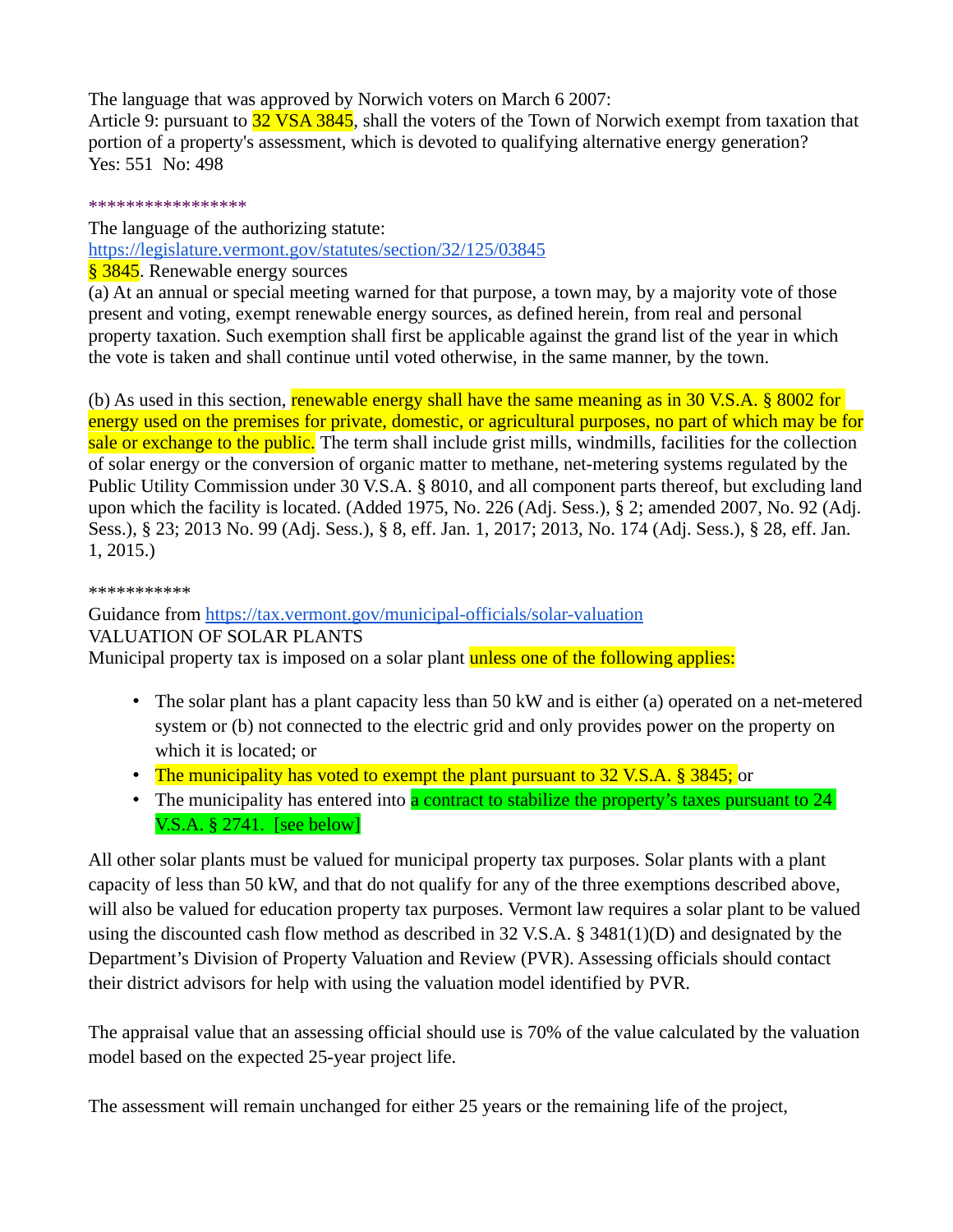whichever comes first. For net-metered systems that are not exempt, an assessing official must reduce the plant capacity by 50 kW before calculating an appraisal value.

\*\*\*\*\*\*\*\*\*\*\*\*

<https://legislature.vermont.gov/statutes/section/24/075/02741> § 2741. Municipal corporations; **property values fixed by contract** 

(a) A municipal corporation, as hereinafter provided, may enter into a contract with owners, lessees, bailees, or operators of agricultural, forestland, open space land, industrial or commercial real and personal property, and alternate-energy generating plants for the purpose of:

- (1) fixing and maintaining the **valuation** of such property in the grand list;
- (2) fixing and maintaining the rate or rates of tax applicable to such property;
- (3) fixing the **amount in money which shall be paid as an annual tax** upon such property; or
- (4) fixing the tax applicable to such property at a **percentage** of the annual tax.

(b) A municipal corporation, by vote of a majority of those present and voting at an annual or special meeting warned for that purpose for a contract relating to agricultural or forest property, open space land, or to alternate-energy generating plants, or by a vote of two-thirds of those present and voting at annual or special meeting warned for that purpose for a contract relating to commercial or industrial property, may either:

(1) provide general authority to its legislative branch to enter into such contracts as application is made; or

(2) provide limited authority to its legislative branch to negotiate contracts, which shall be effective upon ratification by a majority of those present and voting at an annual or special meeting warned for that purpose.

(c) Any contract entered into pursuant to this section:

(1) shall not be for a period in excess of ten years **except for a contract to stabilize taxes** for an alternate-energy generating plant, in which case the term shall not exceed the term of any license, permit, or other approval required to operate such a plant;

(2) shall be filed with the clerk of the municipal corporation and shall be available for public inspection;

(3) may be with existing or new owners, lessees, bailees, or operators of such property, or with persons who intend to become owners, lessees, bailees, or operators of such property; and

(4) may be applicable to existing agricultural or forest property or open space land; renovations of or additions to existing agricultural, commercial, or industrial property, or open space land; or to new agricultural, forest, commercial, or industrial property, or open space land.

(d) For purposes of this section:

(1) "Renewable energy source" means any inexhaustible, continuous, or readily replaceable supply of energy, including solar, wind, hydroelectric, and geothermal.